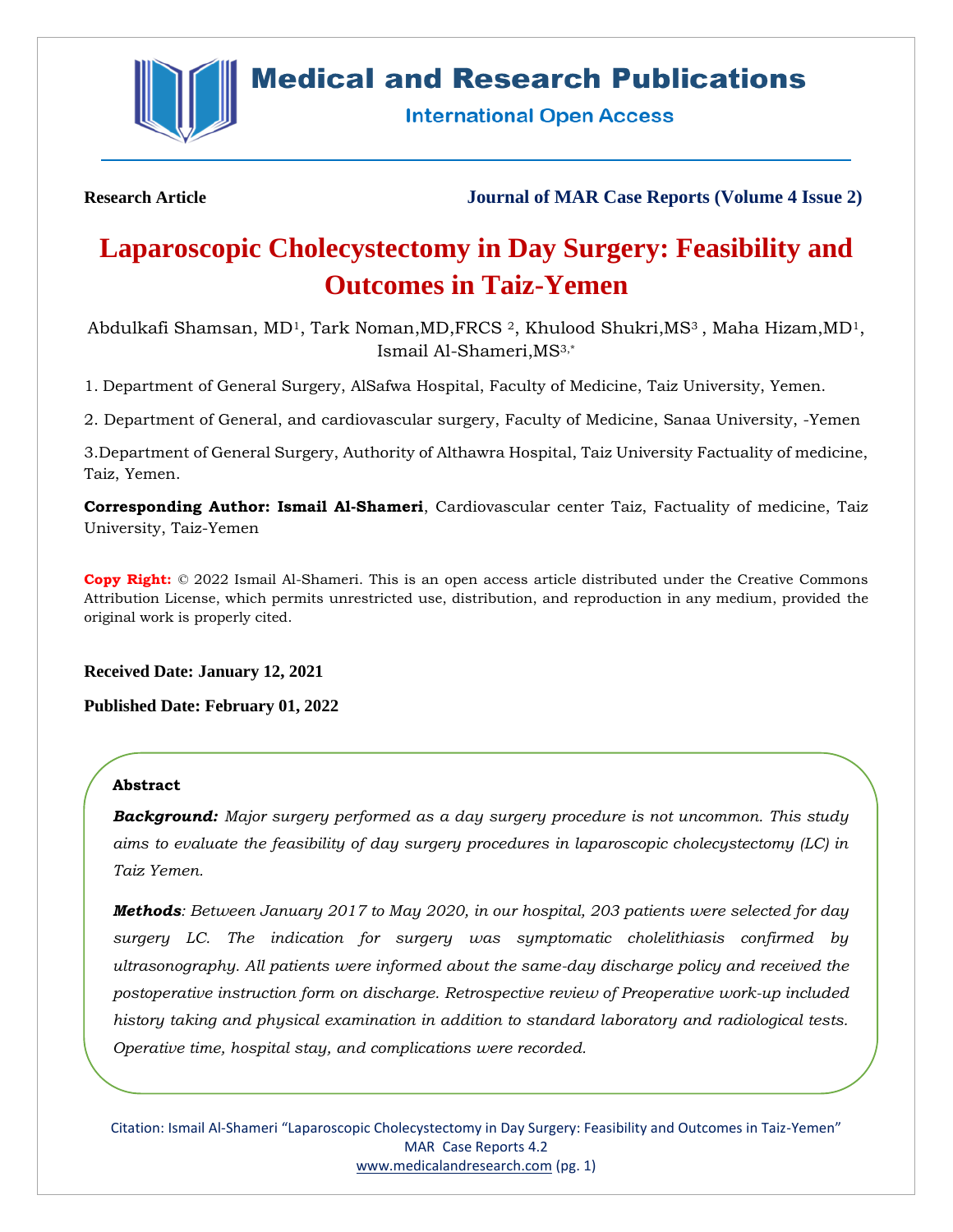*Result: 203 laparoscopic cholecystectomies were performed, the median age was 38 (IQR, 20–50) years, the mean postoperative stay was 1.2 ± 0.57 days. Fifteen (7.4%) patients were discharged home on the same day. Three (1.5%) patients were readmitted; 149 (71.8%) patients might be discharged home on the same day.* 

*Conclusion: laparoscopic cholecystectomies may be done as a day surgery procedure with optimal patient satisfaction and without complications.*

*Keywords: Cholecystectomy, day surgery, laparoscopic, Taiz Yemen.*

# **Introduction**

The gallbladder (GB) disease has undergone major changes in its surgical management during the last three decades. **(**1,2**)** Starting from open cholecystectomy, which in 1882 the first cholecystectomy is performed. **(**3,4**)** Then a diverse technique for cholecystectomy was instituted, propagated by surgeons in France and the United States, also described briefly that it involves the use of a laparoscope and instrument insertion through trocars, thereby avoiding the classic incision. **(**5**)** Based on the initial experiences of the surgeons with laparoscopic cholecystectomy (LC), they have become increasingly confident of discharging patients of all ages early, which saves considerable monetary and human resources. **(**6**)**

As LC is minimally invasive surgery, it facilitates faster patient recovery with minimal nursing assistance, so it is ideal to be listed as day-case procedures.6 Although there is a lack of data associated with daycare laparoscopic cholecystectomy (DCLC) from developing countries, **(**7,8**)** a recent review performed in a developing country reported that the choice of admitting patients overnight was mostly due to patients' preference, more than any clinical reason. **(**7**)**

Review of outcomes for LC reconfirms the established principle that LC is safe and may be performed with minimum morbidity pooled prevalence range(1.6–5.3%)and mortality (0.08–0.14%).**(**9**)**

The aim of this is to identify clinical and surgical determinants if the patient needs to be kept either as 24-hour observation or same day discharge home post elective laparoscopic cholecystectomy.

## **Method and patients**

This study is a retrospective, cross-section descriptive, hospital-based study. The sample size of the study was consisting of all patients who underwent LC and patients at least with one exclusion criteria were excluded. The study period between 1st January 2017 to May 2020 in Taiz city.

Citation: Ismail Al-Shameri "Laparoscopic Cholecystectomy in Day Surgery: Feasibility and Outcomes in Taiz-Yemen" MAR Case Reports 4.2 [www.medicalandresearch.com](http://www.medicalandresearch.com/) (pg. 2)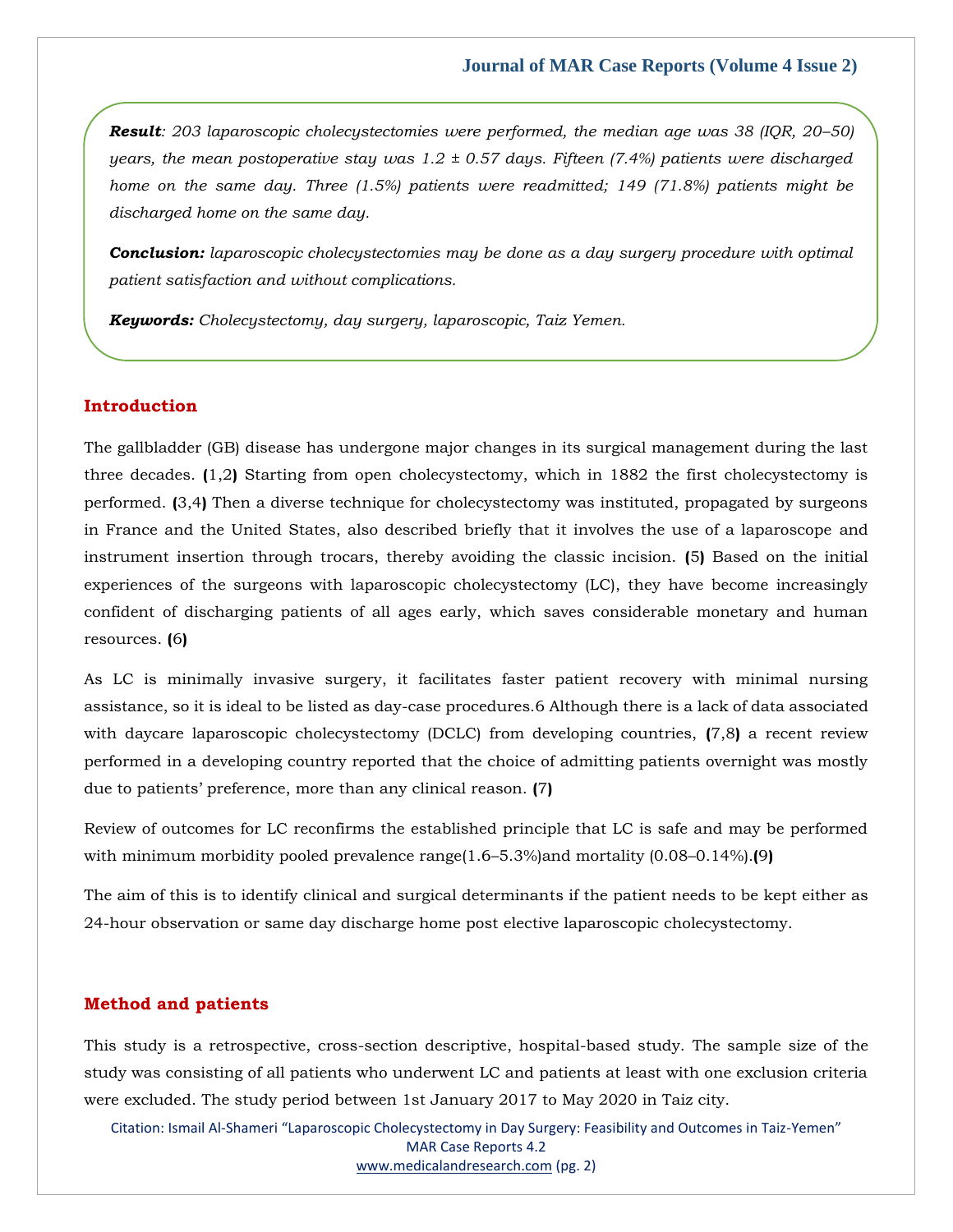#### *Inclusion criteria*

All patients of all ages and both gender who admitted to the hospital to carry out elective laparoscopic cholecystectomy.

## *Exclusion criteria*

Patients who underwent open cholecystectomy, LC associated with other surgical procedures, as (hernioplasty and appendectomy), etc., and emergency interventions. Patients with common bile duct stones or dilatation, cholangitis, pancreatitis, significant liver function test (LFT) biochemical abnormality, and jaundice were excluded. Patients whose files were not fully filled with complete information which is needed for the study.

## *Data collection:*

This study reviewed patients' medical records systemically and was divided into two groups:

a) Group with hospital stay**>** 24 hours.

b) Group with hospital stay**≤** 24 hours.

Data were collected from the hospital files using a questionnaire, which was organized into five distinct sections, and were heading indicating its content; as follows:

**1st** Section (**patient demographics**): name, age, sex, address, and telephone number.

**2nd** Section (**comorbidity variables**): hypertension (HTN), diabetes mellitus (DM), ischemic heart disease (IHD). previous history of abdominal operation.

**3rd** Section (**Pre-operative variables**): information about, gallbladder stones(GBS), sludge, pericholecystic fluid, GB wall thickening, common bile duct diameter obtained from USG scan reports, (**indication of surgery**) as symptomatic GB stone, chronic cholecystitis, others if viable.

**4th** Section (**operative variables**) will be classified as (findings and complications):

**Findings** as acute inflammation, presence of adhesion, GBS, distended GB, empyema, mucocele, and other (polyp, gangrenous GB.)

**Complications** as incidental perforation of GB, injury of the bowel by trocar, bile duct injury and abdominal drain placement, and cases that required conversion to open.

**5th** Section: postoperative variables and outcomes will be derived from postoperative charts, will include post-operative nausea and vomiting (PONV), complications as postoperative hemorrhage (clinical signs

Citation: Ismail Al-Shameri "Laparoscopic Cholecystectomy in Day Surgery: Feasibility and Outcomes in Taiz-Yemen" MAR Case Reports 4.2 [www.medicalandresearch.com](http://www.medicalandresearch.com/) (pg. 3)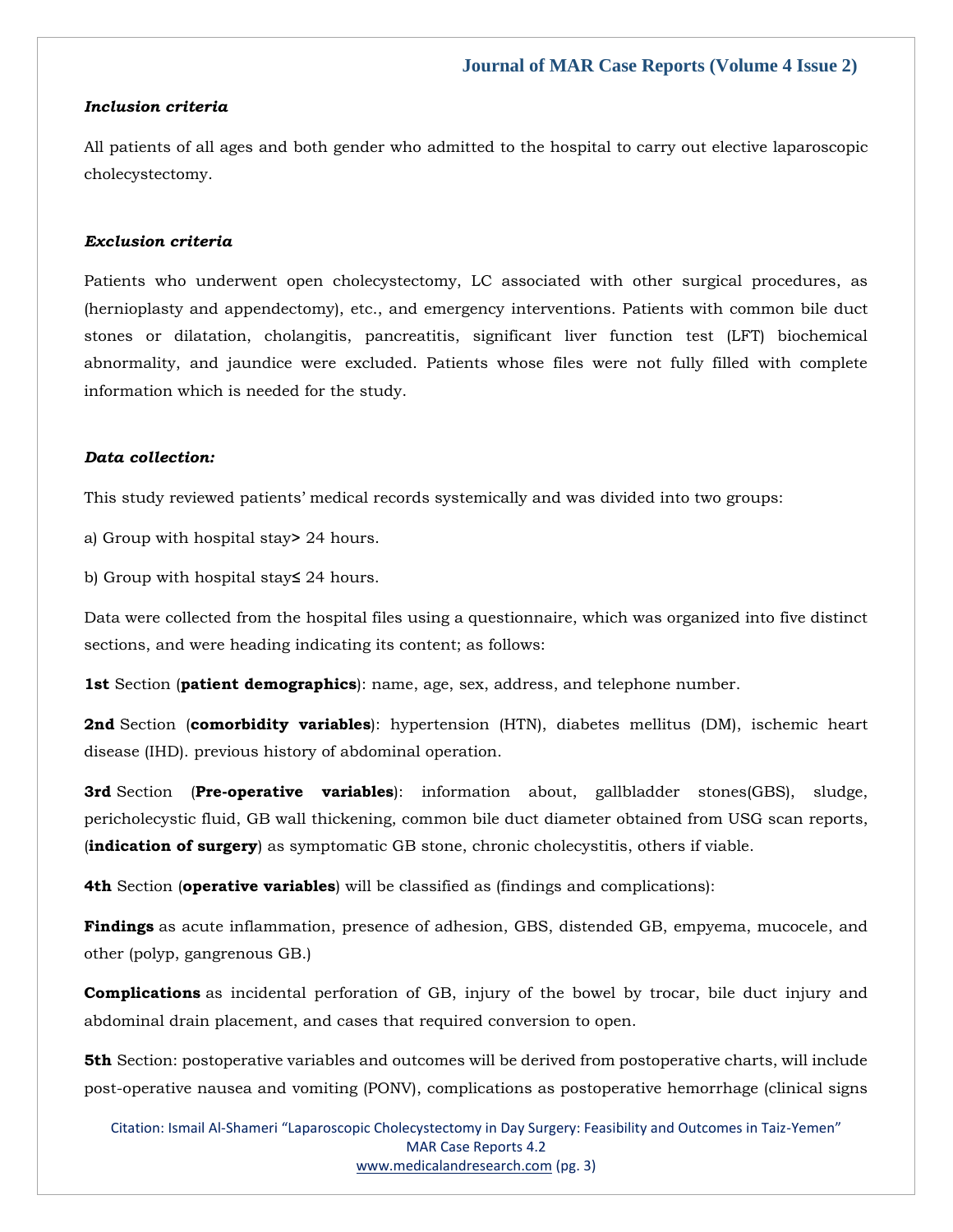of active hemorrhage such as bloody output from the drain), bile leak (directed by drain output), and length of stay (LOS) in hospital, and a patient who readmitted.

#### *Ethics:*

Data collection and research procedures in this study weren't likely to cause any physical or emotional harm to the population under study. All data were kept private and used in the study only. Results were used only for scientific goals that didn't appear as part of this project. This protocol was submitted to the ethics committee by following the applicable protocol.

#### *Statistical analysis:*

Data were processed by SPSS 25 statistical program. Quantitative variables like age were presented by calculating means ± SD. Qualitative variables like gender and LC findings were presented by calculating frequencies and percentages. The statistical significance of differences between categorical variables was calculated by the chi-square test. A P-value of <0.05 was considered statistically significant.

# **Result**

During the period of the study, 209 patients underwent LC, out of which six patients didn't fulfill the inclusion criteria and two of them associated with hernia repair operation were excluded. Of the 203 patients, the median age was 38 (IQR, 20–50) years, the highest percentage 196 (96.6%) patients aged ≤ 65 years. Female 186 (91.6 %) and male17 (8.4%) with female-to-male ratio of (11:1). 177 (87.2%) patients had no associated co-morbidities.

However, hypertension was found among 10 (4.9%) patients and DM were 8 (3.9%) patients that were the commonest associated medical conditions. The findings of USG, cholelithiasis were the most common findings in 172 (84.7%) patients, in addition to 27 (13.3%) patients; which accompanied GB wall thickening more than 3 mm that show the presence of acute inflammation. Two (1.0%) patients with GB wall thickening more than 3 mm one (0.5%) patient associated with polyp and one (0.5%) patient with sludge, two (1.0%) patients of GB polypoid lesions.

[Table-1] Based on medical history and abdominal imaging, the most frequency was 168 (82.8%) patients were treated for symptomatic GBS /chronic cholecystitis.

Citation: Ismail Al-Shameri "Laparoscopic Cholecystectomy in Day Surgery: Feasibility and Outcomes in Taiz-Yemen" MAR Case Reports 4.2 [www.medicalandresearch.com](http://www.medicalandresearch.com/) (pg. 4)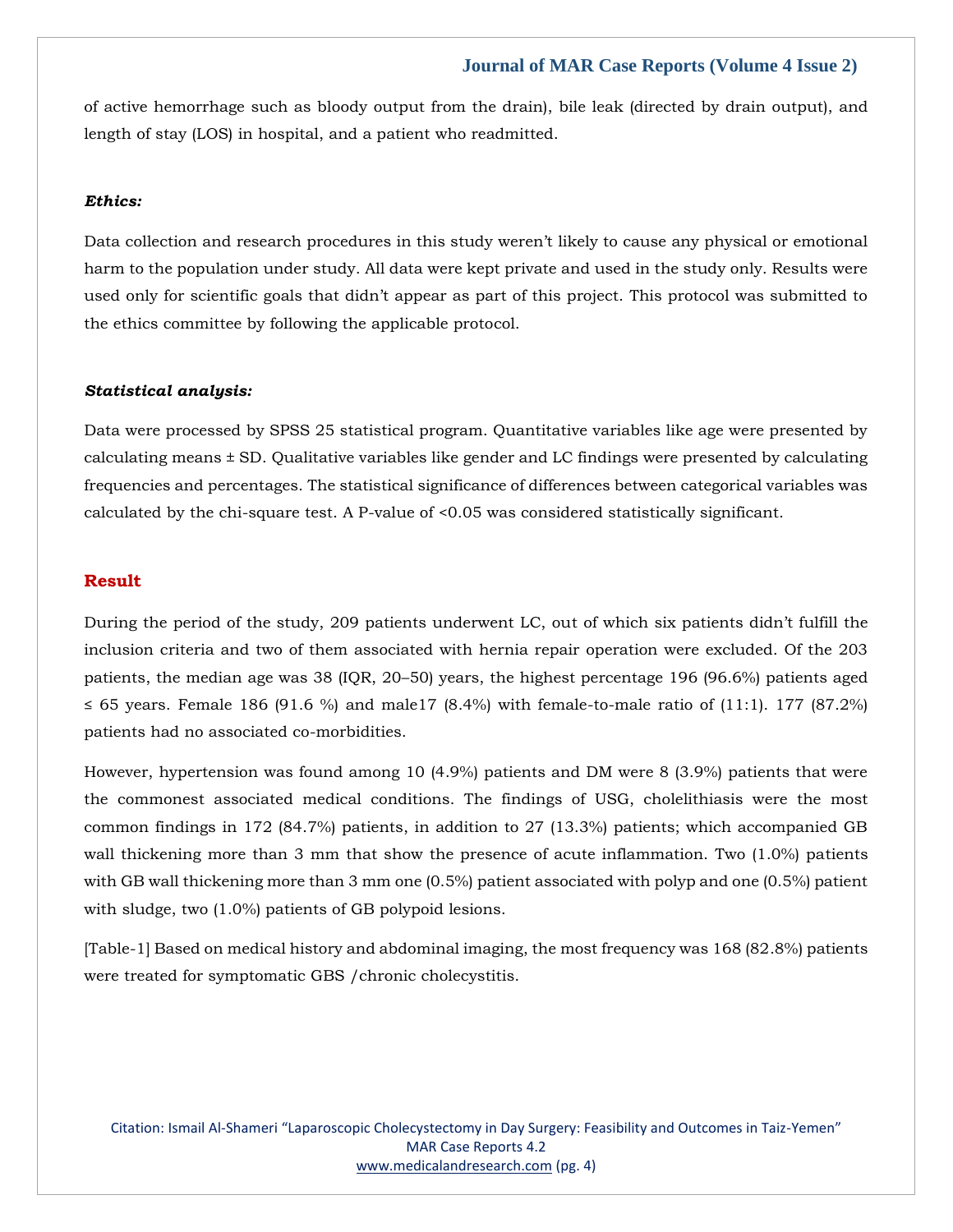| <b>Indications for surgery</b> | N   | (%)   |
|--------------------------------|-----|-------|
| Chronic cholecystitis          | 168 | 82.8  |
| Acute cholecystitis            | 32  | 15.8  |
| Gallbladder polyps             | 2   | 1.0   |
| A calculous cholecystitis      | 1   | 0.5   |
| Total                          | 203 | 100.0 |

**Table-1 Indications for cholecystectomy according medical history and abdominal imaging tests**

[Table-2] Intraoperative complications were 6 (3%) patients; one (0.5%) patient had significant hemorrhage from cystic artery and difficulty to control it that needed to be converted to open procedure, two (1.0%) patients had stone and GB spillage during extraction lead to drain insertion and incidental perforation of GB had occurred in other 3 (1.5%) patients that drain insertion is needed to be done. Eight (3.9%) patients were converted to open surgery due to difficult procedures; as the presence of significant inflammation and adhesions compromised the surgical operative field in 3 (1.5%) patients, one (0.5%) patient due to difficulty to identifying cystic duct, other patients with impaction of the stone in the distal part of the cystic duct, and patient with a thick wall of the GB and mucocele, and gangrenous GB in one (0.5%) patient, added to the presence of adhesions in both.

# **Table-2 Intraoperative** *complications among patients who underwent laparoscopic cholecystectomy*

| Complications                | N | (%) |
|------------------------------|---|-----|
| Significant hemorrhage       |   | 0.5 |
| Incidental perforation of GB | З | 1.5 |
| stone, GB spillage           | 2 | 1.0 |
| Total                        | 6 | З   |
| Converted to open            | 8 | 3.9 |

Percentages are calculated from total number of patients (n=203)

[Table-3] shows post-operative variables which may contribute to Overnight stay (ONS), 21 patients complained of pain as noticed by administration of analgesic from drug list. Five patients experienced PONV as documented at follow up note, one patient had a bile leak from the accessory duct that was re-

Citation: Ismail Al-Shameri "Laparoscopic Cholecystectomy in Day Surgery: Feasibility and Outcomes in Taiz-Yemen" MAR Case Reports 4.2 [www.medicalandresearch.com](http://www.medicalandresearch.com/) (pg. 5)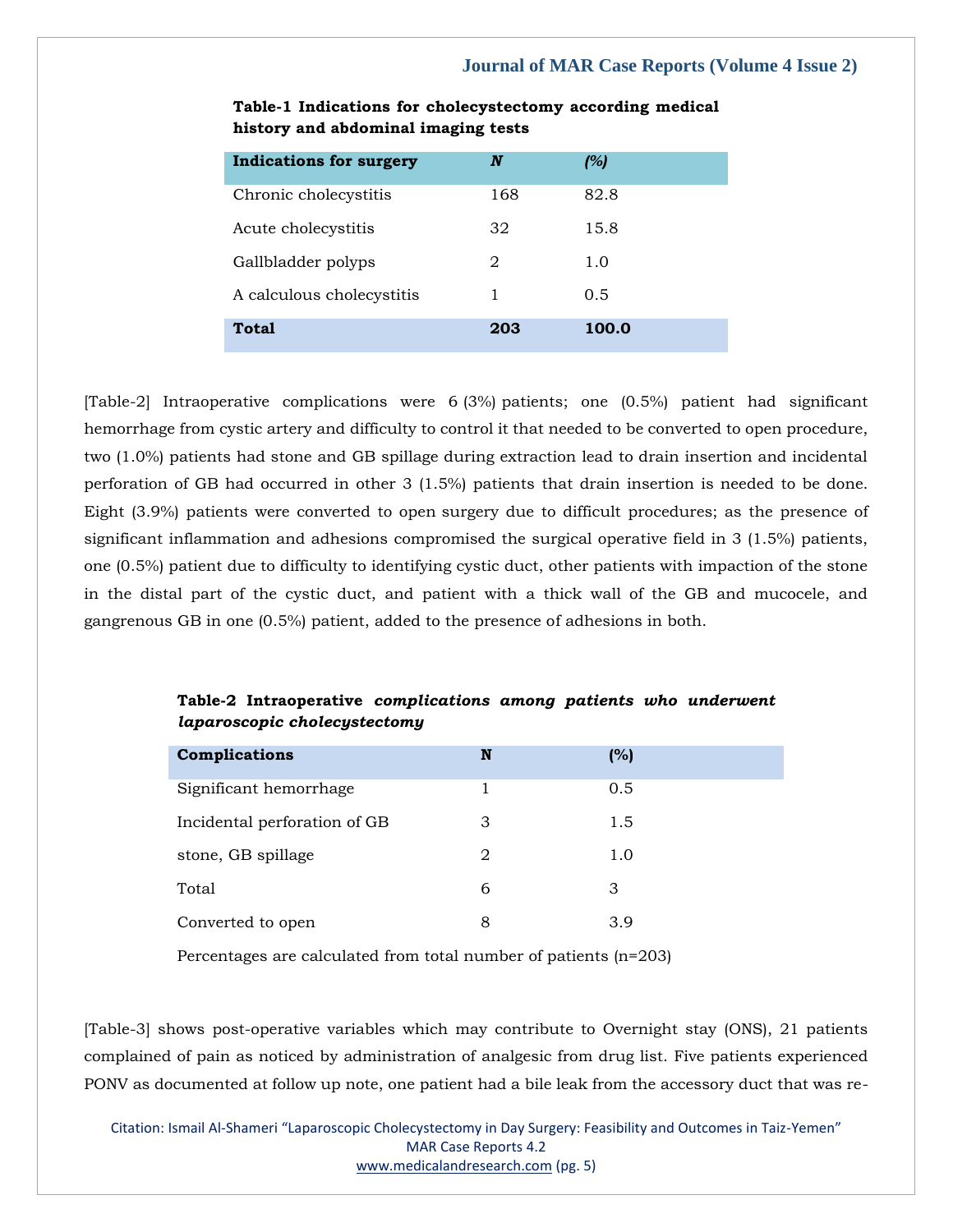admitted in the second-day post-discharge, other 4 (2.0%) patients have experienced different variables as hypoxia in one patient, dizziness in two patients, and asthma in one patient.

| Table-3<br>Post-operative among<br>laparoscopic cholecystectomy | patients | who  | underwent |
|-----------------------------------------------------------------|----------|------|-----------|
| Post-operative Complications                                    | N        | (%)  |           |
| Bile leak                                                       | 1        | 0.5  |           |
| Pain                                                            | 21       | 10.3 |           |
| <b>PONV</b>                                                     | 5        | 2.5  |           |
| Other                                                           | 4        | 2.0  |           |
| Total                                                           | 31       | 15.3 |           |

Re-admission rate was noticed with 3 (1.5%) patients, which were due to non-specific abdominal pain, a sub-hepatic fluid collection which managed conservatively, and acute pancreatitis for each patient.

As all patients were admitted as inpatients, the mean postoperative stay was  $(1.2 \pm 0.57)$  days that was illustrated in [table-4]. Fifteen (7.4%) patients have been discharged on the same day of surgery without post-operative overnight admission. 23 (11.3%) patients of 32 (15.7%) patients who have done LC for acute cholecystitis were discharged within 24 hrs. with overnight stay and 2 (1.0%) patients were discharged on the same day according to their desire, thirteen (6.4%) patients who had LC for chronic cholecystitis have been discharged on the same day.

The relation is not significant P-value (P=0.097) patients were admitted for two nights. The relation is not significant P-value (P=0.083).

| Mean post-operative stay | $1.2 \pm 0.57$ days. |               |  |  |
|--------------------------|----------------------|---------------|--|--|
| Total                    | 203                  | 100           |  |  |
| 2 days                   | 21                   | 10.3          |  |  |
| 24 hr.                   | 167                  | 82.3          |  |  |
| $<$ 24 hr.               | 15                   | 7.4           |  |  |
| Length of stay           | N                    | $\frac{0}{0}$ |  |  |
|                          |                      |               |  |  |

## **Table- 4 Length of stay post laparoscopic cholecystectomy**

Citation: Ismail Al-Shameri "Laparoscopic Cholecystectomy in Day Surgery: Feasibility and Outcomes in Taiz-Yemen" MAR Case Reports 4.2 [www.medicalandresearch.com](http://www.medicalandresearch.com/) (pg. 6)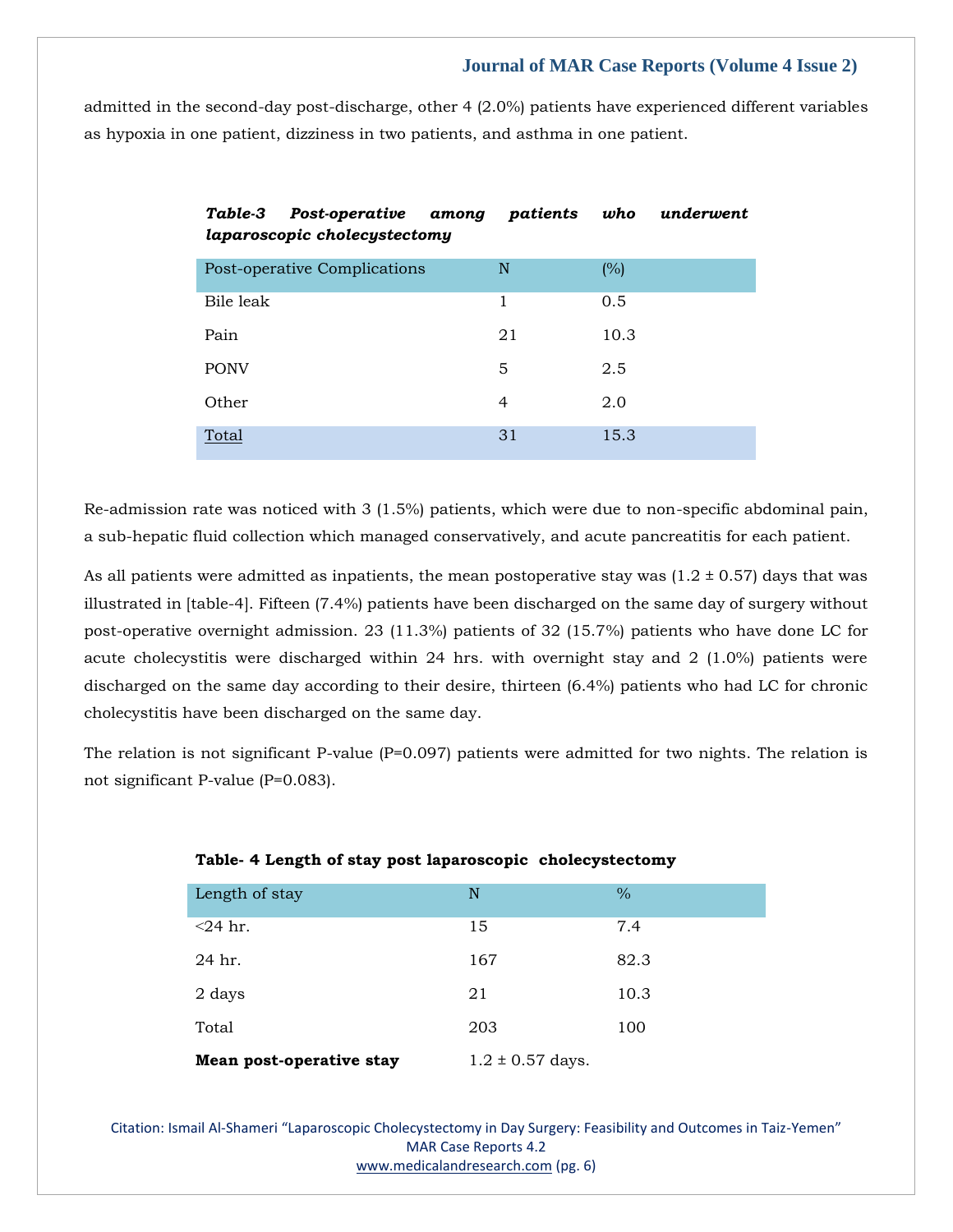#### **Re-admissions** 3 1.5

Note: 24 hr. (one-night stay), 2 Days (two-night's stay).

Re-admission rate was noticed with 3 (1.5%) patients, which were due to non-specific abdominal pain, a sub-hepatic fluid collection which managed conservatively, and acute pancreatitis for each patient.

As all patients were admitted as inpatients, the mean postoperative stay was  $(1.2 \pm 0.57)$  days that was illustrated in [table-4]. Fifteen (7.4%) patients have been discharged on the same day of surgery without post-operative overnight admission. 23 (11.3%) patients of 32 (15.7%) patients who have done LC for acute cholecystitis were discharged within 24 hrs. with overnight stay and 2 (1.0%) patients were discharged on the same day according to their desire, thirteen (6.4%) patients who had LC for chronic cholecystitis have been discharged on the same day.

The relation is not significant P-value  $(P=0.097)$  patients were admitted for two nights. The relation is not significant P-value (P=0.083).

A drain had a relation with the length of stay (LOS) it was the most cause of inpatient, of 25 (12.3%) patients who had a drain, 11 (5.4%) patients had been admitted for two days, 14 (6.9%) patients had been admitted for one day (one-night stay). This is significant statistically  $(P = 0.000)$ .

As the operation has not been planned as day case surgery, and a large difference in the frequency between the two groups; so, it would be biased, and we couldn't identify whether the residence of the patients is a factor for an overnight stay or not.

#### **Discussion:**

Outpatient cholecystectomy was first reported by Reddick and Olsen in 1990.**(**10,11**)** Day-case surgery in Great Britain and Ireland is defined as 'the patient is admitted and discharged on the same day, with day surgery as the intended management. This is different from the term '23- hour stay' used in the United States. Overnight stays are classed as inpatient stays in the UK. **(**12–14**)**

All patients in this study have done LC as an inpatient, however, the mean postoperative stay is  $(1.2 \pm 1.2)$ 0.57) days,7.4% of patients have been discharged by their preference on the same day without an overnight stay, 82.8% have been discharged within 24 h with an overnight stay. This result is slightly lesser than reported by other studies, Mean postoperative stay was  $1.8 \pm 3.5$  days, more than 78% of patients have been discharged within 24 hrs. from the operations and 22.3% have been discharged on the same day, usually 3–4 h after the end of the operation by Tebala et al.8in Italy 2017, as concluded

Citation: Ismail Al-Shameri "Laparoscopic Cholecystectomy in Day Surgery: Feasibility and Outcomes in Taiz-Yemen" MAR Case Reports 4.2 [www.medicalandresearch.com](http://www.medicalandresearch.com/) (pg. 7)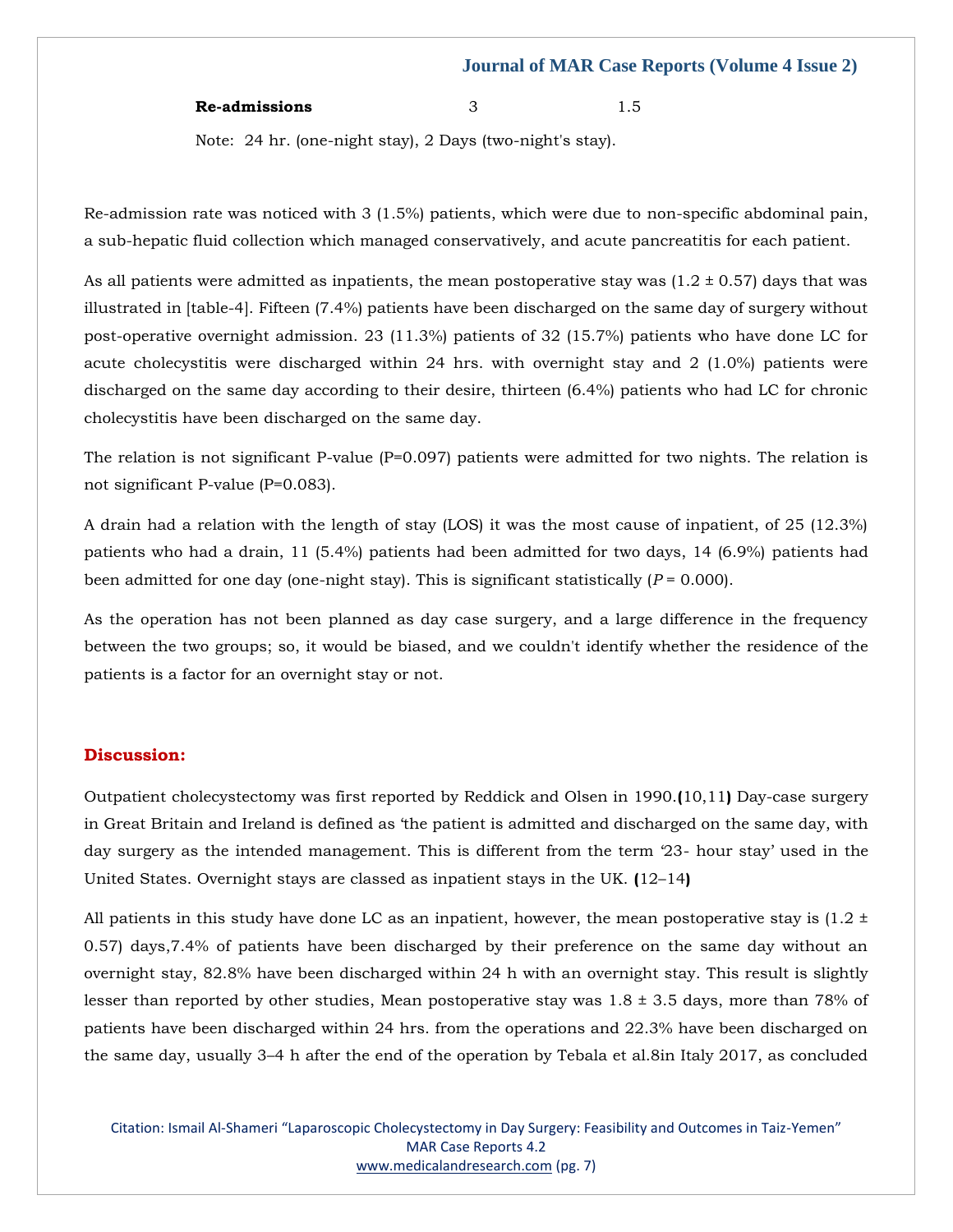by Seyednejad, Goecke, and Konkin in 2016 that 4 hrs. postoperative observation time is sufficient for recognizing patients who require unplanned admissions. **(**15**)**

|                | LOS                       |      |                |               |                    |      |                |      |               |
|----------------|---------------------------|------|----------------|---------------|--------------------|------|----------------|------|---------------|
|                | Same-<br>day<br>discharge |      | <b>ONE DAY</b> |               | TWO<br><b>DAYS</b> |      | Total          |      | $P-$<br>value |
|                | N                         | $\%$ | $\mathbf N$    | $\frac{0}{0}$ | $\mathbb N$        | $\%$ | N              | $\%$ |               |
| Pain           | $\mathbf 0$               | 0.0  | 15             | 6.9           | 3                  | 2.0  | 18             | 8.9  | 0.156         |
| <b>PONV</b>    | $\overline{0}$            | 0.0  | 3              | 1.5           | $\mathbf{1}$       | 0.5  | $\overline{4}$ | 2.0  | 0.128         |
| Drain          | 0                         | 0.0  | 12             | 5.9           | 9                  | 4.4  | 22             | 10.3 | 0.000         |
| Drain=Pai<br>n | $\mathbf 0$               | 0.0  | $\overline{2}$ | 1.0           | $\mathbf{1}$       | 0.5  | 3              | 1.5  | 0.44          |
| Total          | $\Omega$                  | 0.0  | 32             | 15.3          | 14                 | 7.4  | 47             | 24.7 |               |

# **Table-5 Length of stay post laparoscopic cholecystectomy in association with post-operative variables**

Note: 1 day: discharged post one overnight stay

2 day: discharged post two nights stay

PONV is very unpleasant, and an exhausting problem for patients following LC, it could prolong recovery time, delays patients' discharge usually being admitted to the hospital for observation and comfort leading to increased hospital costs.**(**16–18**)** This study shows of 203 patients only five (2.5%) patients had mild PONV during the postoperative overnight stay, equal in number to another study, five (13%) patients had an overnight admission by Franco **(**19**)** 2007, and six patients required admission as a result of PONV by Lau and Brooks **(**11**)** 2001, study results in Kuala Lumpur, Malaysia 2015 have displayed Five patients complained of PONV in daycare group compared to tow patients in the overnight stay group **(**17**)** Postoperative pain and PONV were two practical issues awaiting further improvement to facilitate ambulatory LC.**(**20**)**

Control of pain was considered in the day case guideline.**(**14**)** By Franco residual pain was in nine (24%) patients in **(**19**)** Paris 2007, this study shows 21 (10.4%) patients complained of pain mostly at midnight, as they required added analgesic to the prescribed dose. Moreover; drain is one of overnight stay cause when used, it reflects the difficulty of the operation, it is useful only if left for several hours and this prevents patients from being discharged on the same day without an overnight stay, **(**8**)** in this study it

Citation: Ismail Al-Shameri "Laparoscopic Cholecystectomy in Day Surgery: Feasibility and Outcomes in Taiz-Yemen" MAR Case Reports 4.2 [www.medicalandresearch.com](http://www.medicalandresearch.com/) (pg. 8)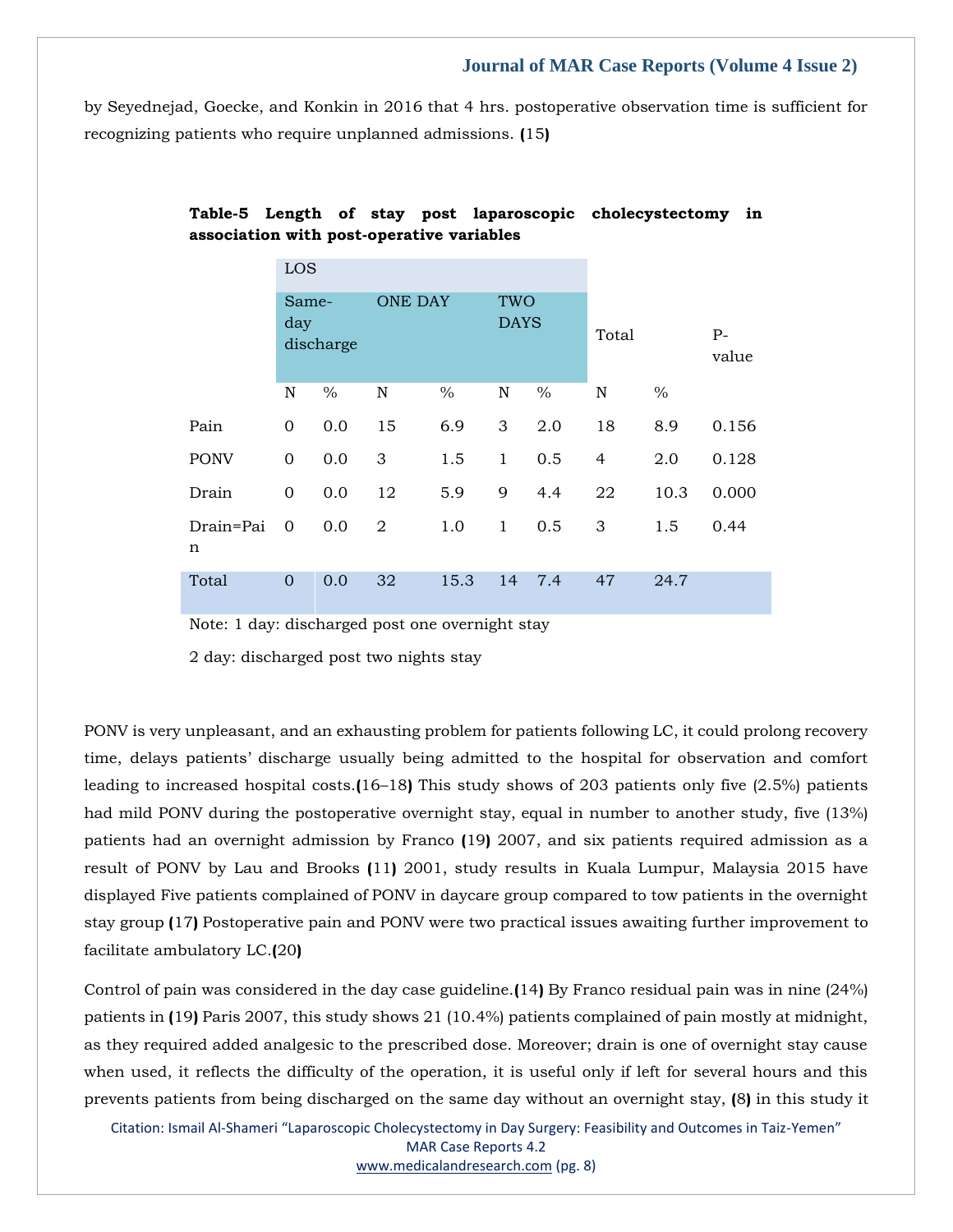is inserted in 25 (12.3%) patients; (6.9%) patients were discharged post one overnight stay, (5.4%) patients discharged post two overnight stay, with indication according to intraoperative finding, adhesions demonstrate the most percentage (4.9%), it is reasonable to postulate that the more difficult the dissection, the longer the duration of surgery and the higher the risk of complications, by Hakeem et al. 24.5% of patients in the group of unexpected overnight admission had a drain inserted **(**21**)** in the UK.

Important outcome measurements in the day surgery situation are the hospital return and readmission rates, It has been suggested that an acceptable readmission rate should be between (1%-2%) and if return or readmission occurs in the first 24 hours there is a need to be analyzed as it would be emergent.**(**22**)** The redemption rate in this study is 1.5% it was post 24 hours of discharge. By Lilimoe et al. (4.6%) **(**23**)** in the USA, (3.4%) by Bal et al. **(**24**)** in New Delhi 2003, Redemption frequency reflects whether the patient has met the condition which considered by day case surgery guideline so they don't need to back to the hospital.

My investigation is limited to some degree by its retrospective design and, BMI has not been considered within the prognostic factors in the present study. The presence or absence of comorbidities did not happen to be an independent prognostic factor for an overnight stay, as they are medically controlled no complaint associated with their comorbidity and most of their postoperative period passed smoothly

Just 15(7.4%) patients who discharged on the same day according to their preference. In conclusion, the remaining 149(71.8%) patients have stayed overnight without noticeable cause so, this study provides that the majority of patients undergoing elective LC can be discharged home the day of surgery without an overnight stay.

## **Conclusions:**

Protocol for DCLC and day care units could be done at Taiz hospitals to start with safe day case surgery that would facilitate the procedure, make it ordinary to medical staff in hospitals, and facilitate the prospective study of day case surgery therefore Patients should be educated about the same-day discharge. Same-day discharge should be considered if no drain was left at the end of the operation, and the patient is free of post-operative symptoms. patient's preference should be considered in future studies in our society.

# **References**

1. Hasbahceci M. "[Laparoscopic cholecystectomy : what has changed for the last three decades?](https://www.google.com/search?q=Laparoscopic+cholecystectomy+%3A+what+has+changed+for+the+last+three+decades%3F&oq=Laparoscopic+cholecystectomy+%3A+what+has+changed+for+the+last+three+decades%3F&aqs=chrome..69i57.306j0j7&sourceid=chrome&ie=UTF-8)" Clin [Surg. 2016;1\(October 2016\).](https://www.google.com/search?q=Laparoscopic+cholecystectomy+%3A+what+has+changed+for+the+last+three+decades%3F&oq=Laparoscopic+cholecystectomy+%3A+what+has+changed+for+the+last+three+decades%3F&aqs=chrome..69i57.306j0j7&sourceid=chrome&ie=UTF-8)

Citation: Ismail Al-Shameri "Laparoscopic Cholecystectomy in Day Surgery: Feasibility and Outcomes in Taiz-Yemen" MAR Case Reports 4.2 [www.medicalandresearch.com](http://www.medicalandresearch.com/) (pg. 9)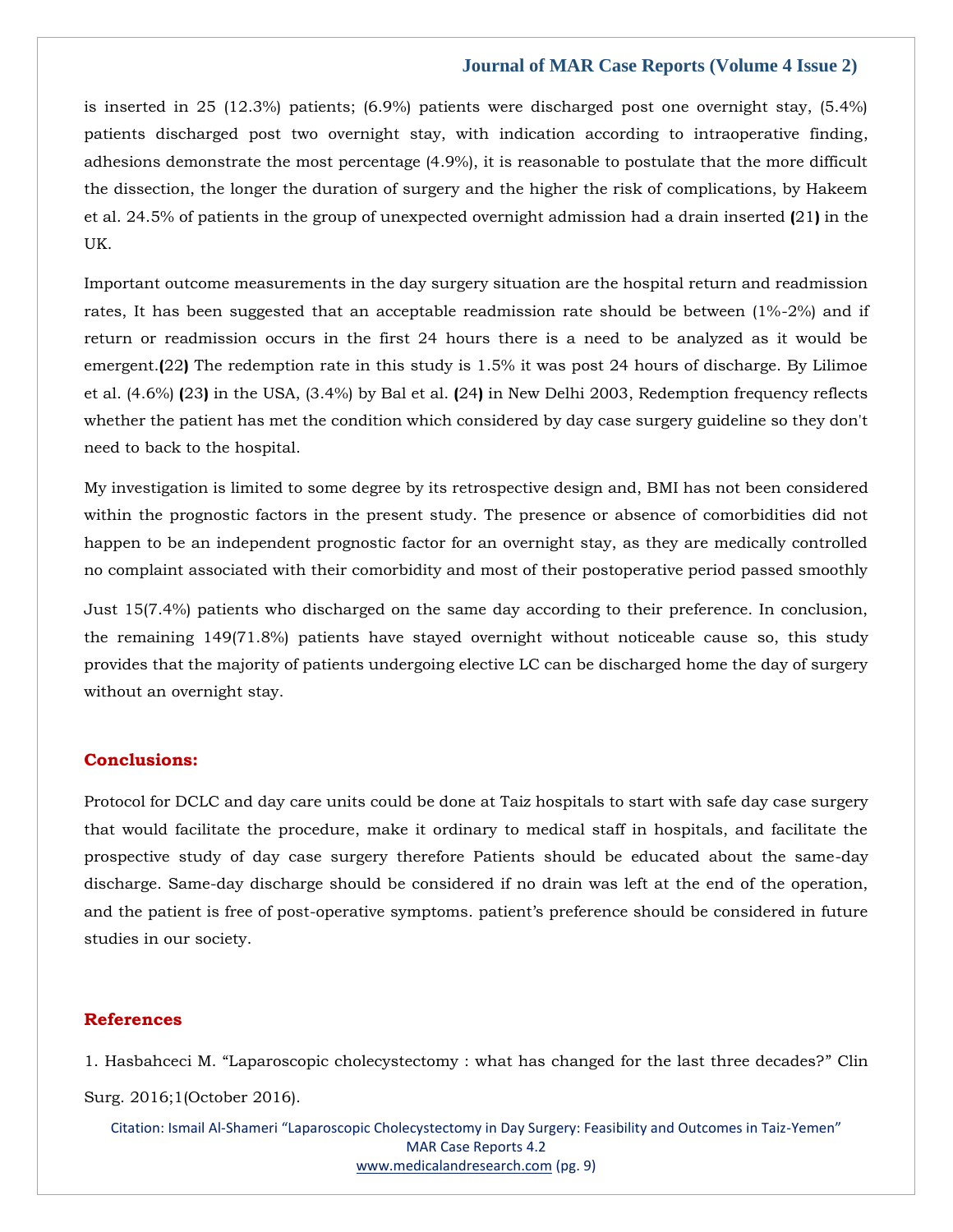2. [Gregory S, Saunders-kirkwood K, Cates JA, Services H.](https://www.google.com/search?q=Open+Cholecystectomy&sxsrf=AOaemvLoK1qPYA0OiBjo1Er5-MhlFs-eTg%3A1642515190478&ei=9srmYYCzHIGeseMPnOuU2AY&ved=0ahUKEwiAht3zvbv1AhUBT2wGHZw1BWsQ4dUDCA4&uact=5&oq=Open+Cholecystectomy&gs_lcp=Cgdnd3Mtd2l6EAMyBwgAELEDEEMyBAgAEEMyBAgAEEMyBAgAEEMyBAgAEEMyBAgAEEMyBQgAEIAEMgUIABCABDIFCAAQgAQyBAgAEEM6BwgjEOoCECdKBAhBGABKBAhGGABQ7QRY7QRg8QZoAXAAeACAAaoBiAGqAZIBAzAuMZgBAKABAaABArABCsABAQ&sclient=gws-wiz) "Open Cholecystectomy". 1993;218(2):129- [137.](https://www.google.com/search?q=Open+Cholecystectomy&sxsrf=AOaemvLoK1qPYA0OiBjo1Er5-MhlFs-eTg%3A1642515190478&ei=9srmYYCzHIGeseMPnOuU2AY&ved=0ahUKEwiAht3zvbv1AhUBT2wGHZw1BWsQ4dUDCA4&uact=5&oq=Open+Cholecystectomy&gs_lcp=Cgdnd3Mtd2l6EAMyBwgAELEDEEMyBAgAEEMyBAgAEEMyBAgAEEMyBAgAEEMyBAgAEEMyBQgAEIAEMgUIABCABDIFCAAQgAQyBAgAEEM6BwgjEOoCECdKBAhBGABKBAhGGABQ7QRY7QRg8QZoAXAAeACAAaoBiAGqAZIBAzAuMZgBAKABAaABArABCsABAQ&sclient=gws-wiz)

3. Ripetti V, Luffarelli P, Santoni S, Greco S. "[Laparoscopic cholecystectomy: do risk factors](https://www.google.com/search?q=Laparoscopic+cholecystectomy%3A+do+risk+factors+for+a+prolonged+length+of+stay+exist%3F&oq=Laparoscopic+cholecystectomy%3A+do+risk+factors+for+a+prolonged+length+of+stay+exist%3F&aqs=chrome..69i57.2760j0j7&sourceid=chrome&ie=UTF-8) for a prolonged length of stay exist?" [Updates Surg. 2019;71\(3\):471-476.](https://www.google.com/search?q=Laparoscopic+cholecystectomy%3A+do+risk+factors+for+a+prolonged+length+of+stay+exist%3F&oq=Laparoscopic+cholecystectomy%3A+do+risk+factors+for+a+prolonged+length+of+stay+exist%3F&aqs=chrome..69i57.2760j0j7&sourceid=chrome&ie=UTF-8)

4. Morgenstern L. "[Carl Langenbuch and the first cholecystectomy](https://www.google.com/search?q=Carl+Langenbuch+and+the+first+cholecystectomy&sxsrf=AOaemvIbU4W8EhYXM2-yXaHgmuWJ98W_XQ%3A1642578591231&ei=n8LnYbvBDcui-Qb5mqfYBQ&ved=0ahUKEwj7jMiLqr31AhVLUd4KHXnNCVsQ4dUDCA4&uact=5&oq=Carl+Langenbuch+and+the+first+cholecystectomy&gs_lcp=Cgdnd3Mtd2l6EAMyBwgjEOoCECcyBwgjEOoCECcyBwgjEOoCECcyBwgjEOoCECcyBwgjEOoCECcyBwgjEOoCECcyBwgjEOoCECcyBwgjEOoCECcyBwgjEOoCECcyBwgjEOoCECdKBAhBGABKBAhGGABQtw9Ytw9g7BBoAXAAeACAAQCIAQCSAQCYAQCgAQGgAQKwAQrAAQE&sclient=gws-wiz)". Surg Endosc. 1992;6(3):113-114.

[5. Bunge RG. JAMA revisited. JAMA -](https://www.google.com/search?q=Carl+Langenbuch+and+the+first+cholecystectomy&sxsrf=AOaemvIbU4W8EhYXM2-yXaHgmuWJ98W_XQ%3A1642578591231&ei=n8LnYbvBDcui-Qb5mqfYBQ&ved=0ahUKEwj7jMiLqr31AhVLUd4KHXnNCVsQ4dUDCA4&uact=5&oq=Carl+Langenbuch+and+the+first+cholecystectomy&gs_lcp=Cgdnd3Mtd2l6EAMyBwgjEOoCECcyBwgjEOoCECcyBwgjEOoCECcyBwgjEOoCECcyBwgjEOoCECcyBwgjEOoCECcyBwgjEOoCECcyBwgjEOoCECcyBwgjEOoCECcyBwgjEOoCECdKBAhBGABKBAhGGABQtw9Ytw9g7BBoAXAAeACAAQCIAQCSAQCYAQCgAQGgAQKwAQrAAQE&sclient=gws-wiz) J Am Med Assoc. 2016;315(22):2474.

6. [Carlomagno N, Tammaro V, Scotti A, Candida M, Calogero A, Santangelo ML.](https://www.google.com/search?q=Is+day-surgery+laparoscopic+cholecystectomy+contraindicated+in+the+elderly%3F+Results+from+a+retrospective+study+and+literature+review&sxsrf=AOaemvLYaUV2557cJY4I2NWU8kHKezwPMg%3A1642578632695&ei=yMLnYe79Kdjj-AbfrKqYDQ&ved=0ahUKEwjugaufqr31AhXYMd4KHV-WCtMQ4dUDCA4&uact=5&oq=Is+day-surgery+laparoscopic+cholecystectomy+contraindicated+in+the+elderly%3F+Results+from+a+retrospective+study+and+literature+review&gs_lcp=Cgdnd3Mtd2l6EAMyBwgjEOoCECcyBwgjEOoCECcyBwgjEOoCECcyBwgjEOoCECcyBwgjEOoCECcyBwgjEOoCECcyBwgjEOoCECcyBwgjEOoCECcyBwgjEOoCECcyBwgjEOoCECdKBAhBGABKBAhGGABQxW9YxW9gz3poAXAAeACAAQCIAQCSAQCYAQCgAQGgAQKwAQrAAQE&sclient=gws-wiz) "Is day-surgery [laparoscopic cholecystectomy contraindicated in the elderly? Results from a retrospective study and](https://www.google.com/search?q=Is+day-surgery+laparoscopic+cholecystectomy+contraindicated+in+the+elderly%3F+Results+from+a+retrospective+study+and+literature+review&sxsrf=AOaemvLYaUV2557cJY4I2NWU8kHKezwPMg%3A1642578632695&ei=yMLnYe79Kdjj-AbfrKqYDQ&ved=0ahUKEwjugaufqr31AhXYMd4KHV-WCtMQ4dUDCA4&uact=5&oq=Is+day-surgery+laparoscopic+cholecystectomy+contraindicated+in+the+elderly%3F+Results+from+a+retrospective+study+and+literature+review&gs_lcp=Cgdnd3Mtd2l6EAMyBwgjEOoCECcyBwgjEOoCECcyBwgjEOoCECcyBwgjEOoCECcyBwgjEOoCECcyBwgjEOoCECcyBwgjEOoCECcyBwgjEOoCECcyBwgjEOoCECcyBwgjEOoCECdKBAhBGABKBAhGGABQxW9YxW9gz3poAXAAeACAAQCIAQCSAQCYAQCgAQGgAQKwAQrAAQE&sclient=gws-wiz)  literature review"[. Int J Surg. 2016;33:S103-S107.](https://www.google.com/search?q=Is+day-surgery+laparoscopic+cholecystectomy+contraindicated+in+the+elderly%3F+Results+from+a+retrospective+study+and+literature+review&sxsrf=AOaemvLYaUV2557cJY4I2NWU8kHKezwPMg%3A1642578632695&ei=yMLnYe79Kdjj-AbfrKqYDQ&ved=0ahUKEwjugaufqr31AhXYMd4KHV-WCtMQ4dUDCA4&uact=5&oq=Is+day-surgery+laparoscopic+cholecystectomy+contraindicated+in+the+elderly%3F+Results+from+a+retrospective+study+and+literature+review&gs_lcp=Cgdnd3Mtd2l6EAMyBwgjEOoCECcyBwgjEOoCECcyBwgjEOoCECcyBwgjEOoCECcyBwgjEOoCECcyBwgjEOoCECcyBwgjEOoCECcyBwgjEOoCECcyBwgjEOoCECcyBwgjEOoCECdKBAhBGABKBAhGGABQxW9YxW9gz3poAXAAeACAAQCIAQCSAQCYAQCgAQGgAQKwAQrAAQE&sclient=gws-wiz)

7. [Ismail S, Ahmed A, Hoda MQ, Sohaib M, Zia-ur-Rehman.](https://www.google.com/search?q=Prospective+survey+to+study+factors+which+could+influence+same-day+discharge+after+elective+laparoscopic+cholecystectomy+in+a+tertiary+care+hospital+of+a+developing+country&sxsrf=AOaemvLuoGuhQNCis6l_qj-ItSdXBGqD6g%3A1642582577371&ei=MdLnYa6NFr6VseMPzOqd4AY&ved=0ahUKEwju6ab4uL31AhW-SmwGHUx1B2wQ4dUDCA4&uact=5&oq=Prospective+survey+to+study+factors+which+could+influence+same-day+discharge+after+elective+laparoscopic+cholecystectomy+in+a+tertiary+care+hospital+of+a+developing+country&gs_lcp=Cgdnd3Mtd2l6EAMyBwgjEOoCECcyBwgjEOoCECcyBwgjEOoCECcyBwgjEOoCECcyBwgjEOoCECcyBwgjEOoCECcyBwgjEOoCECcyBwgjEOoCECcyBwgjEOoCECcyBwgjEOoCECdKBAhBGABKBAhGGABQ8QVY8QVgxghoAXAAeACAAQCIAQCSAQCYAQCgAQGgAQKwAQrAAQE&sclient=gws-wiz) "Prospective survey to study factors which [could influence same-day discharge after elective laparoscopic cholecystectomy in a tertiary care](https://www.google.com/search?q=Prospective+survey+to+study+factors+which+could+influence+same-day+discharge+after+elective+laparoscopic+cholecystectomy+in+a+tertiary+care+hospital+of+a+developing+country&sxsrf=AOaemvLuoGuhQNCis6l_qj-ItSdXBGqD6g%3A1642582577371&ei=MdLnYa6NFr6VseMPzOqd4AY&ved=0ahUKEwju6ab4uL31AhW-SmwGHUx1B2wQ4dUDCA4&uact=5&oq=Prospective+survey+to+study+factors+which+could+influence+same-day+discharge+after+elective+laparoscopic+cholecystectomy+in+a+tertiary+care+hospital+of+a+developing+country&gs_lcp=Cgdnd3Mtd2l6EAMyBwgjEOoCECcyBwgjEOoCECcyBwgjEOoCECcyBwgjEOoCECcyBwgjEOoCECcyBwgjEOoCECcyBwgjEOoCECcyBwgjEOoCECcyBwgjEOoCECcyBwgjEOoCECdKBAhBGABKBAhGGABQ8QVY8QVgxghoAXAAeACAAQCIAQCSAQCYAQCgAQGgAQKwAQrAAQE&sclient=gws-wiz)  hospital of a developing country"[. Updates Surg. 2016;68\(4\):387-393.](https://www.google.com/search?q=Prospective+survey+to+study+factors+which+could+influence+same-day+discharge+after+elective+laparoscopic+cholecystectomy+in+a+tertiary+care+hospital+of+a+developing+country&sxsrf=AOaemvLuoGuhQNCis6l_qj-ItSdXBGqD6g%3A1642582577371&ei=MdLnYa6NFr6VseMPzOqd4AY&ved=0ahUKEwju6ab4uL31AhW-SmwGHUx1B2wQ4dUDCA4&uact=5&oq=Prospective+survey+to+study+factors+which+could+influence+same-day+discharge+after+elective+laparoscopic+cholecystectomy+in+a+tertiary+care+hospital+of+a+developing+country&gs_lcp=Cgdnd3Mtd2l6EAMyBwgjEOoCECcyBwgjEOoCECcyBwgjEOoCECcyBwgjEOoCECcyBwgjEOoCECcyBwgjEOoCECcyBwgjEOoCECcyBwgjEOoCECcyBwgjEOoCECcyBwgjEOoCECdKBAhBGABKBAhGGABQ8QVY8QVgxghoAXAAeACAAQCIAQCSAQCYAQCgAQGgAQKwAQrAAQE&sclient=gws-wiz)

8. [Tebala GD, Belvedere A, Keane S, Khan AQ, Osman A.](https://www.google.com/search?q=Day-case+laparoscopic+cholecystectomy%3A+analysis+of+the+factors+allowing+early+discharge&sxsrf=AOaemvKtstt9Haz-LuIXKVNMRyuhIcxFKQ%3A1642582597366&ei=RdLnYbfdFdGfseMP1Z-F-Ao&ved=0ahUKEwj3k-uBub31AhXRT2wGHdVPAa8Q4dUDCA4&uact=5&oq=Day-case+laparoscopic+cholecystectomy%3A+analysis+of+the+factors+allowing+early+discharge&gs_lcp=Cgdnd3Mtd2l6EAM6BwgjEOoCECdKBAhBGABKBAhGGABQxwZYxwZgugloAXAAeACAAYUCiAGFApIBAzItMZgBAKABAaABArABCsABAQ&sclient=gws-wiz) "Day-case laparoscopic cholecystectomy: [analysis of the factors allowing early discharge](https://www.google.com/search?q=Day-case+laparoscopic+cholecystectomy%3A+analysis+of+the+factors+allowing+early+discharge&sxsrf=AOaemvKtstt9Haz-LuIXKVNMRyuhIcxFKQ%3A1642582597366&ei=RdLnYbfdFdGfseMP1Z-F-Ao&ved=0ahUKEwj3k-uBub31AhXRT2wGHdVPAa8Q4dUDCA4&uact=5&oq=Day-case+laparoscopic+cholecystectomy%3A+analysis+of+the+factors+allowing+early+discharge&gs_lcp=Cgdnd3Mtd2l6EAM6BwgjEOoCECdKBAhBGABKBAhGGABQxwZYxwZgugloAXAAeACAAYUCiAGFApIBAzItMZgBAKABAaABArABCsABAQ&sclient=gws-wiz)". Updates Surg. 2017;69(4):461-469.

9. Pucher PH, Brunt LM, Davies N, et al. "[Outcome trends and safety measures after 30 years of](https://www.google.com/search?q=Outcome+trends+and+safety+measures+after+30+years+of+laparoscopic+cholecystectomy+%3A+a+systematic+review+and+pooled+data+analysis&sxsrf=AOaemvIIGev6QTckWeh3Zbh-5Rf7hVXneQ%3A1642582617232&ei=WdLnYY3eDdmeseMPh8GZ2AE&ved=0ahUKEwjN7qeLub31AhVZT2wGHYdgBhsQ4dUDCA4&uact=5&oq=Outcome+trends+and+safety+measures+after+30+years+of+laparoscopic+cholecystectomy+%3A+a+systematic+review+and+pooled+data+analysis&gs_lcp=Cgdnd3Mtd2l6EAMyBwgjEOoCECcyBwgjEOoCECcyBwgjEOoCECcyBwgjEOoCECcyBwgjEOoCECcyBwgjEOoCECcyBwgjEOoCECcyBwgjEOoCECcyBwgjEOoCECcyBwgjEOoCECdKBAhBGABKBAhGGABQ8wVY8wVg-gdoAXAAeACAAQCIAQCSAQCYAQCgAQGgAQKwAQrAAQE&sclient=gws-wiz)  [laparoscopic cholecystectomy : a systematic review and pooled data analysis](https://www.google.com/search?q=Outcome+trends+and+safety+measures+after+30+years+of+laparoscopic+cholecystectomy+%3A+a+systematic+review+and+pooled+data+analysis&sxsrf=AOaemvIIGev6QTckWeh3Zbh-5Rf7hVXneQ%3A1642582617232&ei=WdLnYY3eDdmeseMPh8GZ2AE&ved=0ahUKEwjN7qeLub31AhVZT2wGHYdgBhsQ4dUDCA4&uact=5&oq=Outcome+trends+and+safety+measures+after+30+years+of+laparoscopic+cholecystectomy+%3A+a+systematic+review+and+pooled+data+analysis&gs_lcp=Cgdnd3Mtd2l6EAMyBwgjEOoCECcyBwgjEOoCECcyBwgjEOoCECcyBwgjEOoCECcyBwgjEOoCECcyBwgjEOoCECcyBwgjEOoCECcyBwgjEOoCECcyBwgjEOoCECcyBwgjEOoCECdKBAhBGABKBAhGGABQ8wVY8wVg-gdoAXAAeACAAQCIAQCSAQCYAQCgAQGgAQKwAQrAAQE&sclient=gws-wiz)". Surg Endosc. 2018;0(0):0. 10. Reddick EJ, Olsen DO. "[Outpatient Laparoscopic Laser Cholecystectomy](https://www.google.com/search?q=Outpatient+Laparoscopic+Laser+Cholecystectomy&sxsrf=AOaemvI51ZeBijpkTe2fSjEr9E3E6UhbgA%3A1642582641027&ei=cdLnYY560pOx4w_B5J_YDA&ved=0ahUKEwjO9tOWub31AhXSSWwGHUHyB8sQ4dUDCA4&uact=5&oq=Outpatient+Laparoscopic+Laser+Cholecystectomy&gs_lcp=Cgdnd3Mtd2l6EAMyCAghEBYQHRAeOgcIIxDqAhAnSgQIQRgASgQIRhgAUJMGWJMGYMwIaAFwAHgAgAHvAYgB7wGSAQMyLTGYAQCgAQGgAQKwAQrAAQE&sclient=gws-wiz)". 1990;160(November):485- [487.](https://www.google.com/search?q=Outpatient+Laparoscopic+Laser+Cholecystectomy&sxsrf=AOaemvI51ZeBijpkTe2fSjEr9E3E6UhbgA%3A1642582641027&ei=cdLnYY560pOx4w_B5J_YDA&ved=0ahUKEwjO9tOWub31AhXSSWwGHUHyB8sQ4dUDCA4&uact=5&oq=Outpatient+Laparoscopic+Laser+Cholecystectomy&gs_lcp=Cgdnd3Mtd2l6EAMyCAghEBYQHRAeOgcIIxDqAhAnSgQIQRgASgQIRhgAUJMGWJMGYMwIaAFwAHgAgAHvAYgB7wGSAQMyLTGYAQCgAQGgAQKwAQrAAQE&sclient=gws-wiz)

11. Lau H, Brooks DC. "[Predictive factors for unanticipated admissions after ambulatory laparoscopic](https://www.google.com/search?q=Predictive+factors+for+unanticipated+admissions+after+ambulatory+laparoscopic+cholecystectomy&sxsrf=AOaemvJTkWMpjaxbSvvKxhAEDsns5SgjfQ%3A1642582666273&ei=itLnYbmREJiUseMP6qOV0Ag&ved=0ahUKEwi5_tiiub31AhUYSmwGHepRBYoQ4dUDCA4&uact=5&oq=Predictive+factors+for+unanticipated+admissions+after+ambulatory+laparoscopic+cholecystectomy&gs_lcp=Cgdnd3Mtd2l6EAM6BwgjEOoCECdKBAhBGABKBAhGGABQrwZYrwZg1whoAXACeACAAd4BiAHeAZIBAzItMZgBAKABAaABArABCsABAQ&sclient=gws-wiz)  cholecystectomy"[. Arch Surg. 2001;136\(10\):1150-1153.](https://www.google.com/search?q=Predictive+factors+for+unanticipated+admissions+after+ambulatory+laparoscopic+cholecystectomy&sxsrf=AOaemvJTkWMpjaxbSvvKxhAEDsns5SgjfQ%3A1642582666273&ei=itLnYbmREJiUseMP6qOV0Ag&ved=0ahUKEwi5_tiiub31AhUYSmwGHepRBYoQ4dUDCA4&uact=5&oq=Predictive+factors+for+unanticipated+admissions+after+ambulatory+laparoscopic+cholecystectomy&gs_lcp=Cgdnd3Mtd2l6EAM6BwgjEOoCECdKBAhBGABKBAhGGABQrwZYrwZg1whoAXACeACAAd4BiAHeAZIBAzItMZgBAKABAaABArABCsABAQ&sclient=gws-wiz)

12. [Anderson T, Walls M, Canelo R.](https://www.google.com/search?q=Day+case+surgery+guidelines&sxsrf=AOaemvK3gwA6LvzHjWNJyv5UD_LpQBpDuA%3A1642582684253&ei=nNLnYZHZDt-hseMPz-yY0AU&ved=0ahUKEwiRl6Krub31AhXfUGwGHU82BloQ4dUDCA4&uact=5&oq=Day+case+surgery+guidelines&gs_lcp=Cgdnd3Mtd2l6EAMyBQgAEIAEMgYIABAWEB4yBggAEBYQHjIGCAAQFhAeOgcIIxDqAhAnSgQIQRgASgQIRhgAUNMFWNMFYJIKaAFwAHgAgAHYAYgB2AGSAQMyLTGYAQCgAQGgAQKwAQrAAQE&sclient=gws-wiz) "Day case surgery guidelines". Surgery. 35(2):85-91.

13. Ng L, Mercer-jones M. "Day case surgery guidelines"[. Surgery. 2014;32\(2\):73-78.](https://www.google.com/search?q=Ng+L%2C+Mercer-jones+M.+%E2%80%9CDay+case+surgery+guidelines%E2%80%9D.+Surgery.+2014%3B32%282%29%3A73-78.+&sxsrf=AOaemvKkFJhqFhMWk9omlldHN9NkK83Psg%3A1642582701929&ei=rdLnYbCkOLWaseMPzIC8yAY&ved=0ahUKEwjwrtmzub31AhU1TWwGHUwAD2kQ4dUDCA4&uact=5&oq=Ng+L%2C+Mercer-jones+M.+%E2%80%9CDay+case+surgery+guidelines%E2%80%9D.+Surgery.+2014%3B32%282%29%3A73-78.+&gs_lcp=Cgdnd3Mtd2l6EAMyBwgjEOoCECcyBwgjEOoCECcyBwgjEOoCECcyBwgjEOoCECcyBwgjEOoCECcyBwgjEOoCECcyBwgjEOoCECcyBwgjEOoCECcyBwgjEOoCECcyBwgjEOoCECdKBAhBGABKBAhGGABQ1QdY1QdgyQhoAXACeACAAQCIAQCSAQCYAQCgAQGgAQKwAQrAAQE&sclient=gws-wiz)

14. Marbaniang MJ. "[Day surgery guidelines](https://www.google.com/search?q=Marbaniang+MJ.+%E2%80%9CDay+surgery+guidelines%E2%80%9D.+Surgery.+2019%3A1-6.+&sxsrf=AOaemvJWGThuJXR3tBrX_b_0uM_C0cb2KQ%3A1642582734097&ei=ztLnYbqfBcqfseMPzIOY2AE&ved=0ahUKEwi6voTDub31AhXKT2wGHcwBBhsQ4dUDCA4&uact=5&oq=Marbaniang+MJ.+%E2%80%9CDay+surgery+guidelines%E2%80%9D.+Surgery.+2019%3A1-6.+&gs_lcp=Cgdnd3Mtd2l6EAMyBwgjEOoCECcyBwgjEOoCECcyBwgjEOoCECcyBwgjEOoCECcyBwgjEOoCECcyBwgjEOoCECcyBwgjEOoCECcyBwgjEOoCECcyBwgjEOoCECcyBwgjEOoCECdKBAhBGABKBAhGGABQ6gVY6gVg4QdoAXAAeACAAQCIAQCSAQCYAQCgAQGgAQKwAQrAAQE&sclient=gws-wiz)". Surgery. 2019:1-6.

15. Seyednejad N, Goecke M, Konkin DE. "[Timing of unplanned admission following daycare](https://www.google.com/search?q=Timing+of+unplanned+admission+following+daycare+laparoscopic+cholecystectomy&sxsrf=AOaemvIRpJN79pXi2o_wvlVG0C3OQ1OjrA%3A1642582759336&ei=59LnYdbrE9SYseMPtPSyiAc&ved=0ahUKEwiW-4jPub31AhVUTGwGHTS6DHEQ4dUDCA4&uact=5&oq=Timing+of+unplanned+admission+following+daycare+laparoscopic+cholecystectomy&gs_lcp=Cgdnd3Mtd2l6EAM6BwgjEOoCECdKBAhBGABKBAhGGABQqgZYqgZgtwhoAXACeACAAfMBiAHzAZIBAzItMZgBAKABAaABArABCsABAQ&sclient=gws-wiz)  laparoscopic cholecystectomy"[. Am J Surg. 2017;214\(1\):89-92.](https://www.google.com/search?q=Timing+of+unplanned+admission+following+daycare+laparoscopic+cholecystectomy&sxsrf=AOaemvIRpJN79pXi2o_wvlVG0C3OQ1OjrA%3A1642582759336&ei=59LnYdbrE9SYseMPtPSyiAc&ved=0ahUKEwiW-4jPub31AhVUTGwGHTS6DHEQ4dUDCA4&uact=5&oq=Timing+of+unplanned+admission+following+daycare+laparoscopic+cholecystectomy&gs_lcp=Cgdnd3Mtd2l6EAM6BwgjEOoCECdKBAhBGABKBAhGGABQqgZYqgZgtwhoAXACeACAAfMBiAHzAZIBAzItMZgBAKABAaABArABCsABAQ&sclient=gws-wiz)

16. [Saunders CJ, Leary BF, Wolfe BM.](https://www.google.com/search?q=Surgical+Endoscopy&sxsrf=AOaemvK5ZlxId4MRIjl8xQFam3bQa6602w%3A1642582777386&ei=-dLnYafLFqaQseMPl42tmAo&ved=0ahUKEwjnq9bXub31AhUmSGwGHZdGC6MQ4dUDCA4&uact=5&oq=Surgical+Endoscopy&gs_lcp=Cgdnd3Mtd2l6EAMyBQgAEIAEMgUIABCABDIFCAAQgAQyBQgAEIAEMgUIABCABDIFCAAQgAQyBQgAEIAEMgUIABCABDIFCAAQgAQyBQgAEIAEOgcIIxDqAhAnSgQIQRgASgQIRhgAUIwGWIwGYMEIaAFwAHgAgAHlAYgB5QGSAQMyLTGYAQCgAQGgAQKwAQrAAQE&sclient=gws-wiz) "Surgical Endoscopy". 1995;1(1):1263-1268.

17. Salleh AAM, Affirul CA, Hairol O, et al. "[Original article Randomized Controlled Trial Comparing](https://www.google.com/search?q=Original+article+Randomized+Controlled+Trial+Comparing+Daycare+and+Overnight+Stay+Laparoscopic+Cholecystectomy&sxsrf=AOaemvLIQ3_s7oOvXxFXdaFDzO3oHhs--Q%3A1642582797340&ei=DdPnYZr0E-WhseMP0oma8Aw&ved=0ahUKEwjarpjhub31AhXlUGwGHdKEBs4Q4dUDCA4&uact=5&oq=Original+article+Randomized+Controlled+Trial+Comparing+Daycare+and+Overnight+Stay+Laparoscopic+Cholecystectomy&gs_lcp=Cgdnd3Mtd2l6EAMyBwgjEOoCECcyBwgjEOoCECcyBwgjEOoCECcyBwgjEOoCECcyBwgjEOoCECcyBwgjEOoCECcyBwgjEOoCECcyBwgjEOoCECcyBwgjEOoCECcyBwgjEOoCECdKBAhBGABKBAhGGABQjQZYjQZguwhoAXACeACAAQCIAQCSAQCYAQCgAQGgAQKwAQrAAQE&sclient=gws-wiz)  [Daycare and Overnight Stay Laparoscopic Cholecystectomy](https://www.google.com/search?q=Original+article+Randomized+Controlled+Trial+Comparing+Daycare+and+Overnight+Stay+Laparoscopic+Cholecystectomy&sxsrf=AOaemvLIQ3_s7oOvXxFXdaFDzO3oHhs--Q%3A1642582797340&ei=DdPnYZr0E-WhseMP0oma8Aw&ved=0ahUKEwjarpjhub31AhXlUGwGHdKEBs4Q4dUDCA4&uact=5&oq=Original+article+Randomized+Controlled+Trial+Comparing+Daycare+and+Overnight+Stay+Laparoscopic+Cholecystectomy&gs_lcp=Cgdnd3Mtd2l6EAMyBwgjEOoCECcyBwgjEOoCECcyBwgjEOoCECcyBwgjEOoCECcyBwgjEOoCECcyBwgjEOoCECcyBwgjEOoCECcyBwgjEOoCECcyBwgjEOoCECcyBwgjEOoCECdKBAhBGABKBAhGGABQjQZYjQZguwhoAXACeACAAQCIAQCSAQCYAQCgAQGgAQKwAQrAAQE&sclient=gws-wiz)". 2015;166(3).

Citation: Ismail Al-Shameri "Laparoscopic Cholecystectomy in Day Surgery: Feasibility and Outcomes in Taiz-Yemen" MAR Case Reports 4.2 [www.medicalandresearch.com](http://www.medicalandresearch.com/) (pg. 10)